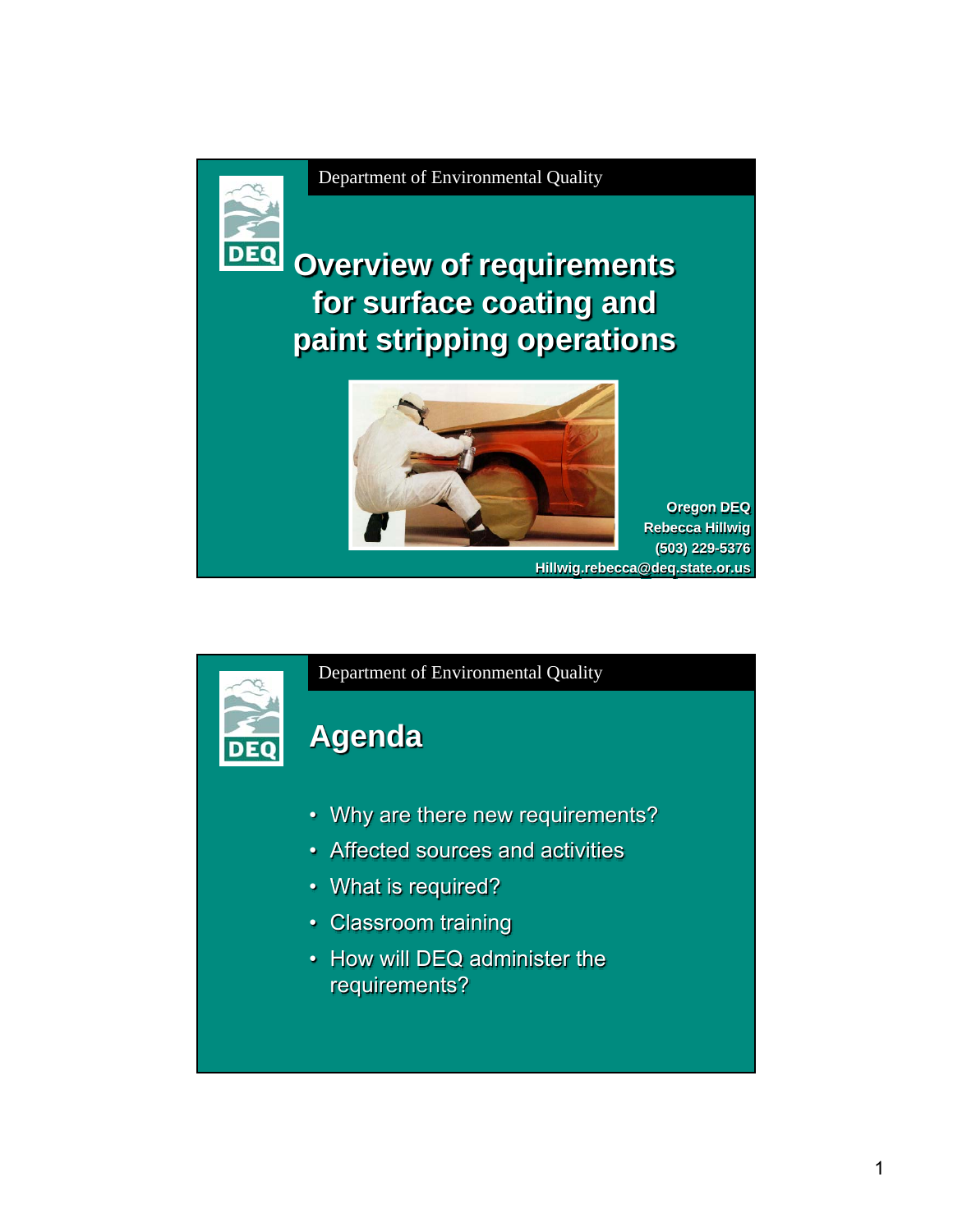

### **Why are there new requirements?**

#### **EPA regulates sources of hazardous air pollutants**

- These are pollutants harmful to human health
- Auto refinishing and similar operations are sources of these pollutants
- EPA adopted requirements for these operations to protect air quality and reduce human exposure
	- 40 CFR Part 63 Subpart HHHHHH (2008)
- Oregon DEQ administers the federal requirements

Department of Environmental Quality

# **Hazardous air pollutants from U.S. industries (tons/year)**

| Agricultural Chemicals & Pesticide Mfg       | 312    |
|----------------------------------------------|--------|
| <b>Pharmaceutical Production</b>             | 523    |
| <b>Paint &amp; Allied Products</b>           | 2,393  |
| <b>Industrial Boilers</b>                    | 2,582  |
| <b>Flexible Polyurethane Foam Operations</b> | 5,289  |
| <b>Autobody Refinishing</b>                  | 45,456 |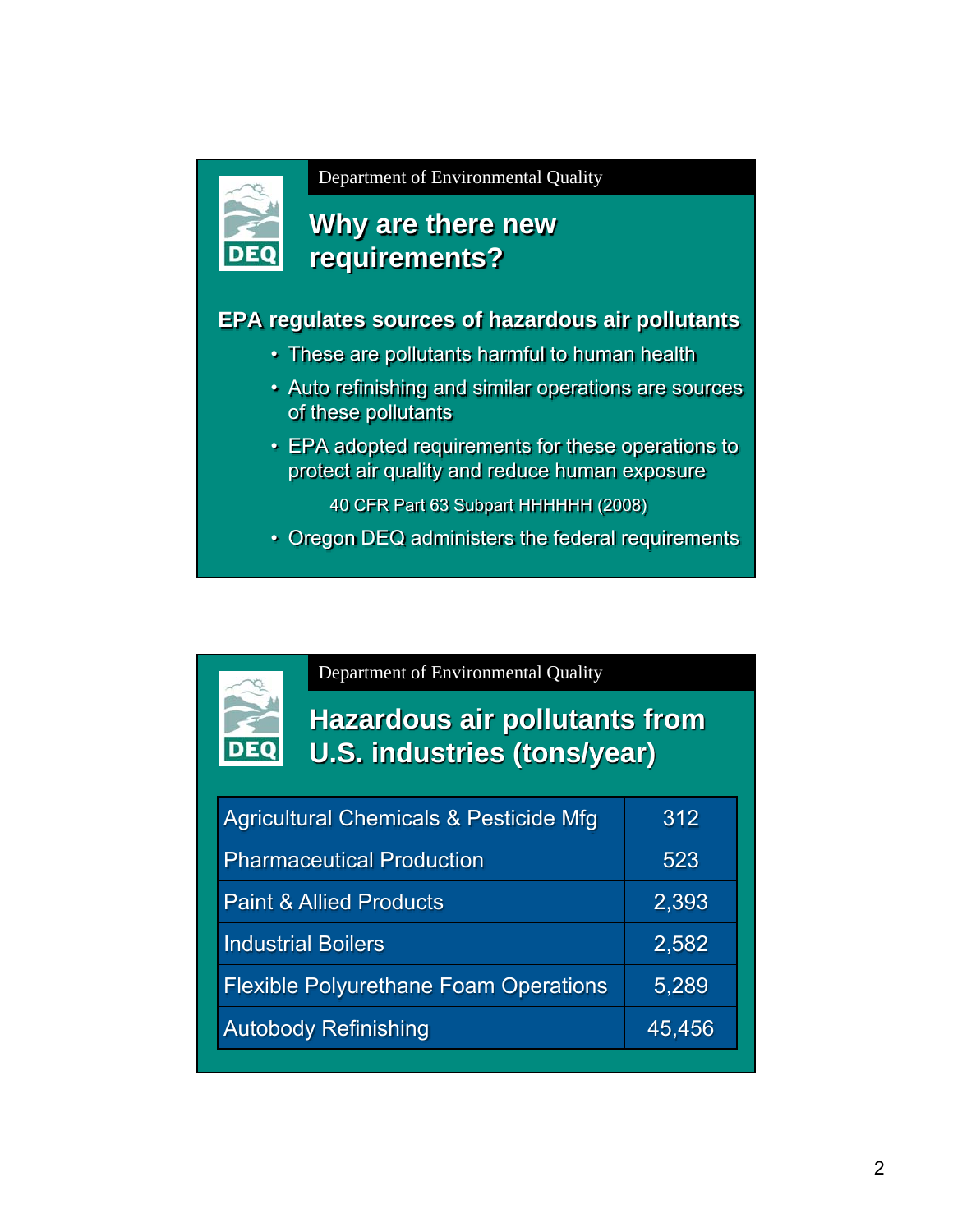

### **Affected sources, activities and coatings**

#### • **Paint stripping operations**

Chemical strippers that contain methylene chloride (MeCl) to remove dried paint from wood, plastic, metal or other materials

- **Motor vehicle and mobile equipment surface coating operations**
	- Spray application of coatings for the purposes of finishing or refinishing
	- Protective materials (e.g. under coatings and bed liners)

Department of Environmental Quality

### **Affected sources, activities and coatings**

• **Miscellaneous surface coating operations**

Spray application of affected coatings to plastic or metal parts and other products

- **Coatings include any material spray-applied to a substrate for decorative, protective or functional purposes**
- **Affected coatings are those that contain**

Chromium (Cr) , Lead (Pb), Nickel (Ni), Manganese (Mn) or Cadmium (Cd)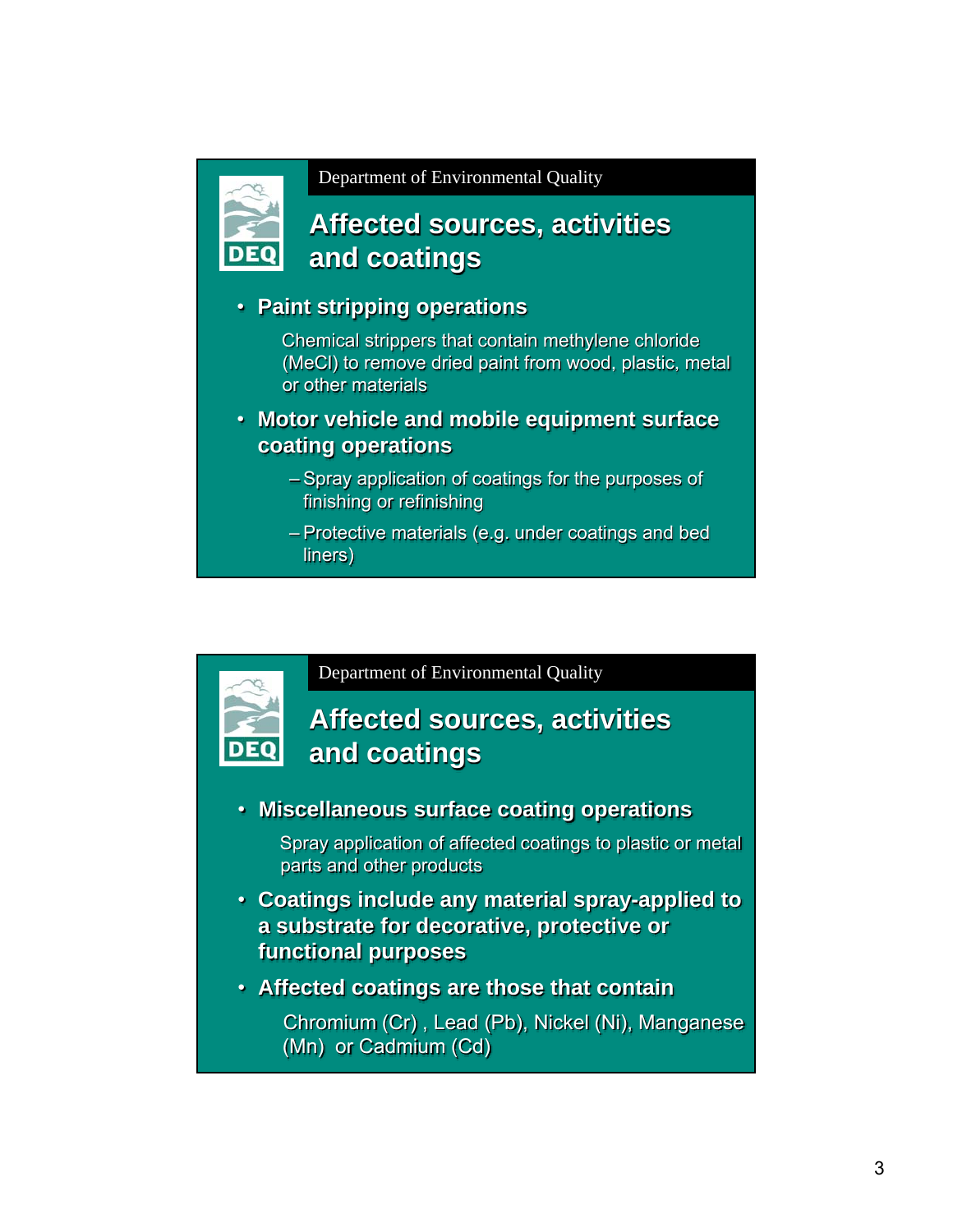

### **Exceptions**

- Facility maintenance where equipment stays on site indefinitely or is a permanent fixture
	- Includes stationary objects too large for dedicated booths (i.e.: agricultural and mining equipment)
- Hobbyists who spray paint any portion of two vehicles or pieces of mobile equipment per year
- Motor vehicle and mobile equipment surface coating operations who do not use coatings with the metal HAPs and petition for exemption



- Powder coating
- Brushes, rollers, hand wiping
- Other coating techniques (e.g. flow, dip, electrodeposition)
- Thermal spray operations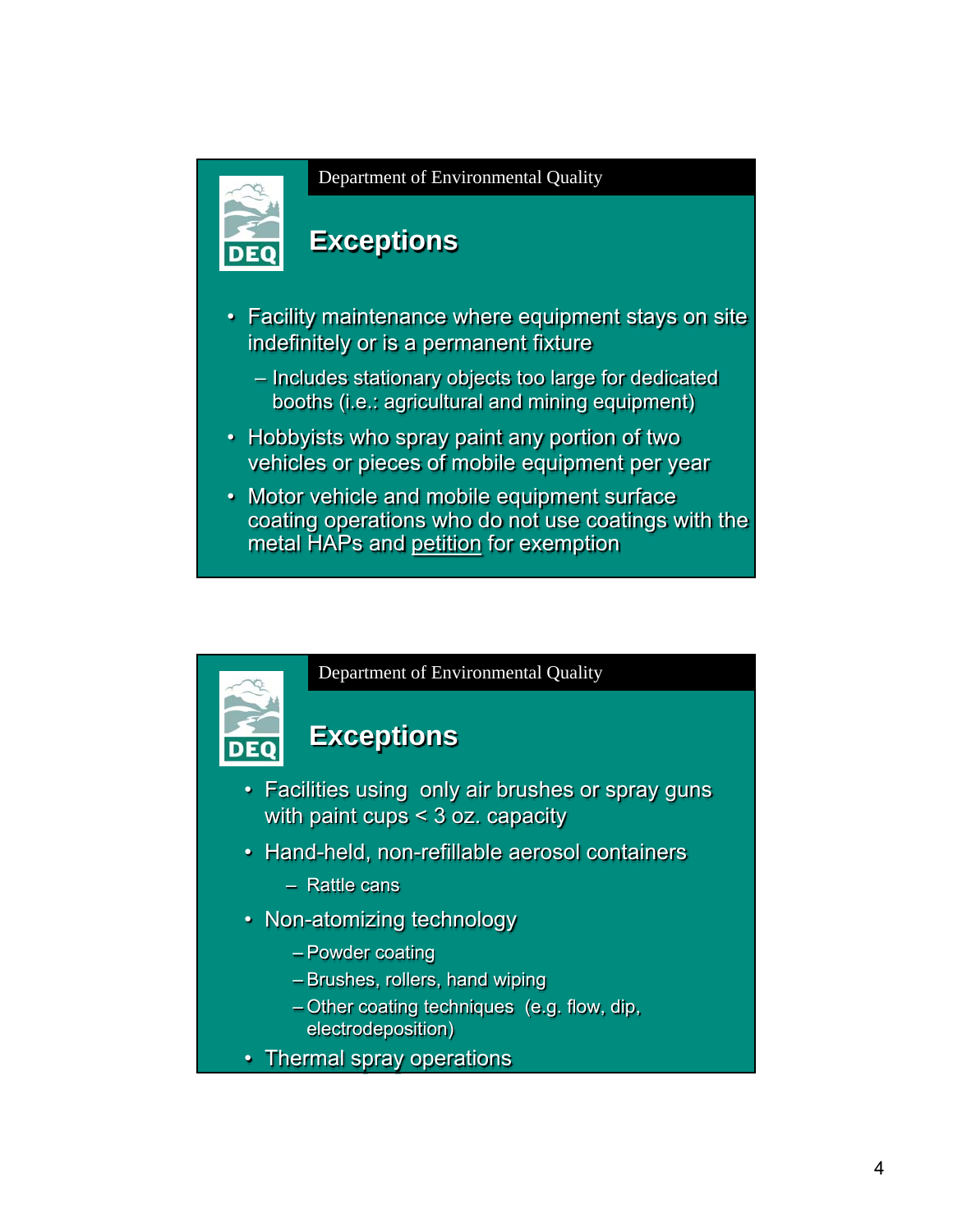

### **What is required?**

- Practices to minimize evaporative emissions of MeCl from paint strippers
- Practices to minimize paint overspray and other sources of paint emissions
- Training
- Compliance documentation

Department of Environmental Quality

### **Paint stripping requirements**

#### **Practices to minimize emissions of MeCl**

- Evaluate each job on the need for paint stripping
- Avoid using MeCl-containing strippers when an alternative paint stripping technology is available
	- Non- or low-MeCl-containing chemical strippers
	- Mechanical stripping
	- Blasting (dry or wet media)
	- Thermal
	- Cryogenic decomposition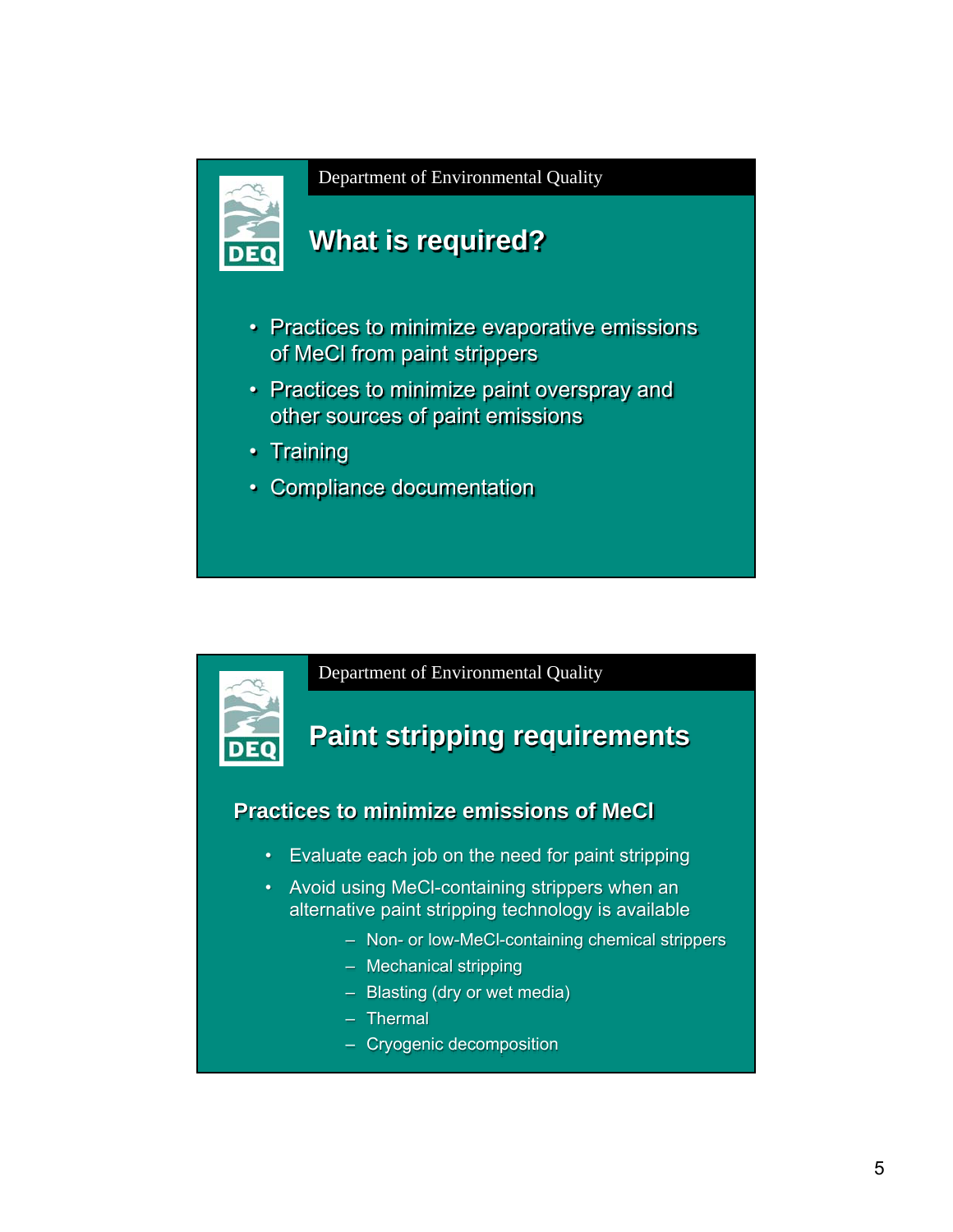

# **Paint stripping requirements**

- Optimize work conditions to reduce emissions of MeCl
	- Use lower temperatures when possible
	- Proper storage and disposal
- If using > 1 ton of MeCl-containing stripper per year
	- Develop minimization plan
	- Post plan where activity occurs
	- Review plan annually and update as necessary

#### Department of Environmental Quality

### **Surface coating requirements**

- Surface coating enclosures (general)
	- Coatings must be applied in a prep station, spray booth or mobile enclosure

Sidewalls may be solid or curtains as long as other requirements are met

– Enclosure must include filter technology with 98% capture efficiency

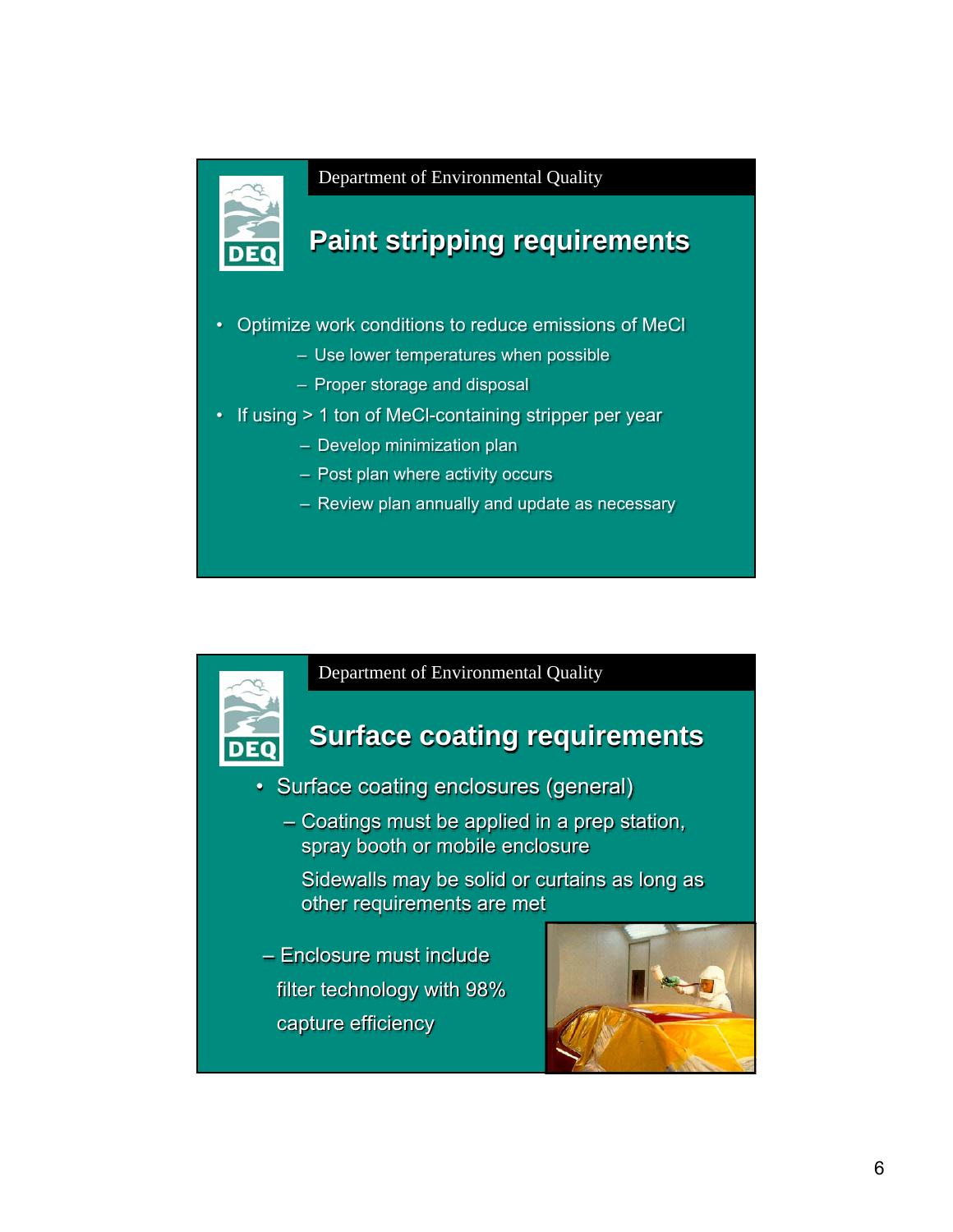

### **Surface coating enclosures**

- Enclosures large enough to hold a complete vehicle
	- Fully enclosed with 4 walls, roof
	- Ventilate at negative pressure (pressure gauge, etc.)
	- If sealed, may operate at ≤ 0.05 in water gauge positive pressure
- Enclosures used to coat miscellaneous parts and products or vehicle subassemblies
	- 3 walls, roof
	- Ventilate so that air is drawn into the enclosure and out through the filters

Department of Environmental Quality

### **Spray gun requirements**

- \*HVLP, electrostatic application or other EPA approved equivalent
- Enclosed gun cleaner OR clean without atomizing solvent
	- Disassemble gun and clean by hand
	- Flush solvent through gun without atomizing the solvent
	- Never spray cleaning solvent through the gun

**\*HVLP:** Permanently labeled. Designed and operated between 0.1 and 10 lbs/square inch gauge (psig) air atomizing pressure measured dynamically at the center of the air cap and at air horns.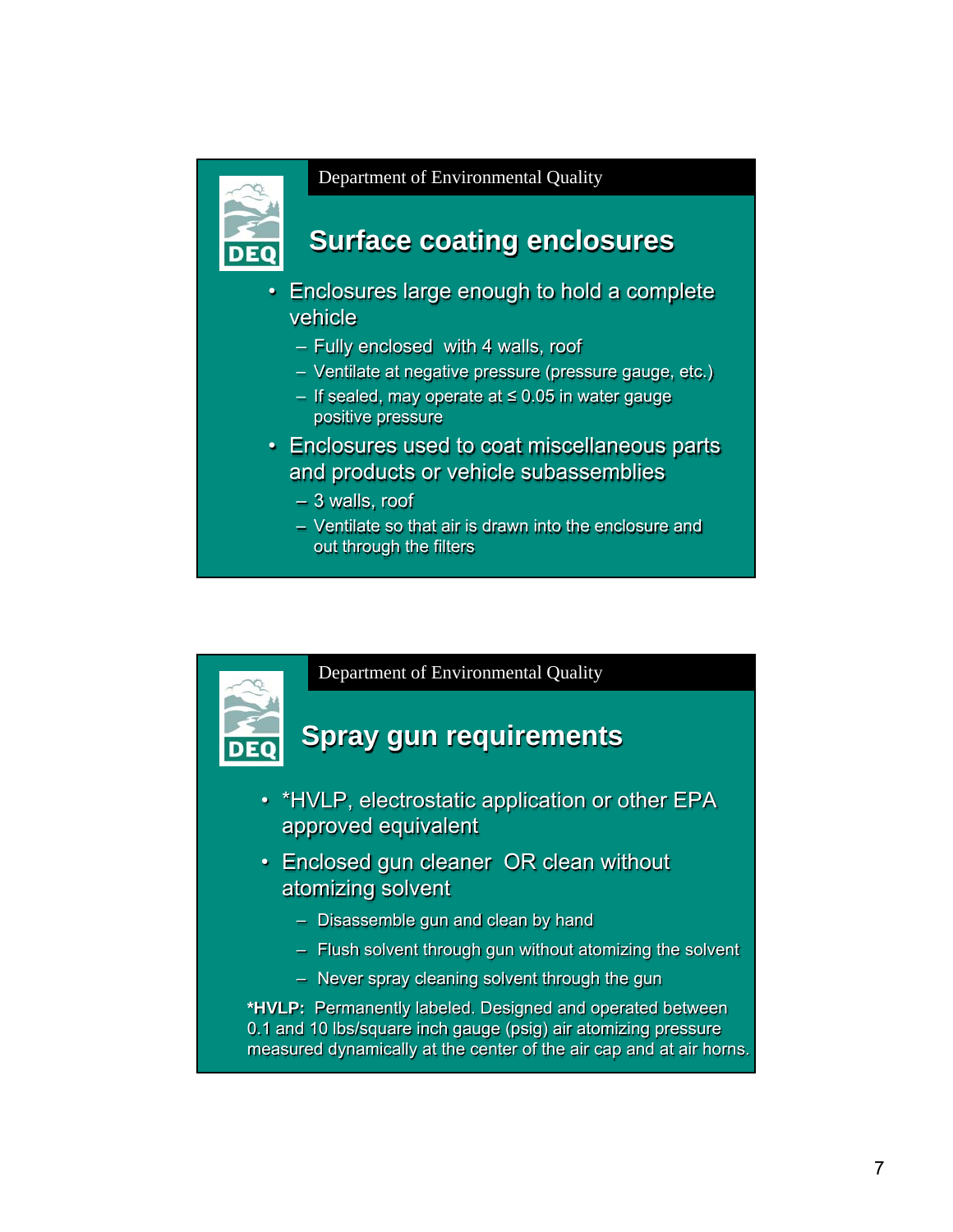

# **Training requirements**

- Owner or operator must certify that all spray painting technicians have completed trainings
	- –Classroom (provided today)
		- Covers compliance with regulations
	- –Hands on
		- Technique
- Training may be performed by facility operator
- Refresher course required every five years

Department of Environmental Quality

### **Training requirements**

- **Hands on painter training (must cover)** –Spray application techniques... How to:
	- Improve transfer efficiency, minimize overspray and reduce coating usage by…
		- $\triangleright$  Maintaining correct spray distance and angle
		- $\triangleright$  Using proper banding and overlap
		- $\triangleright$  Reducing lead and lag time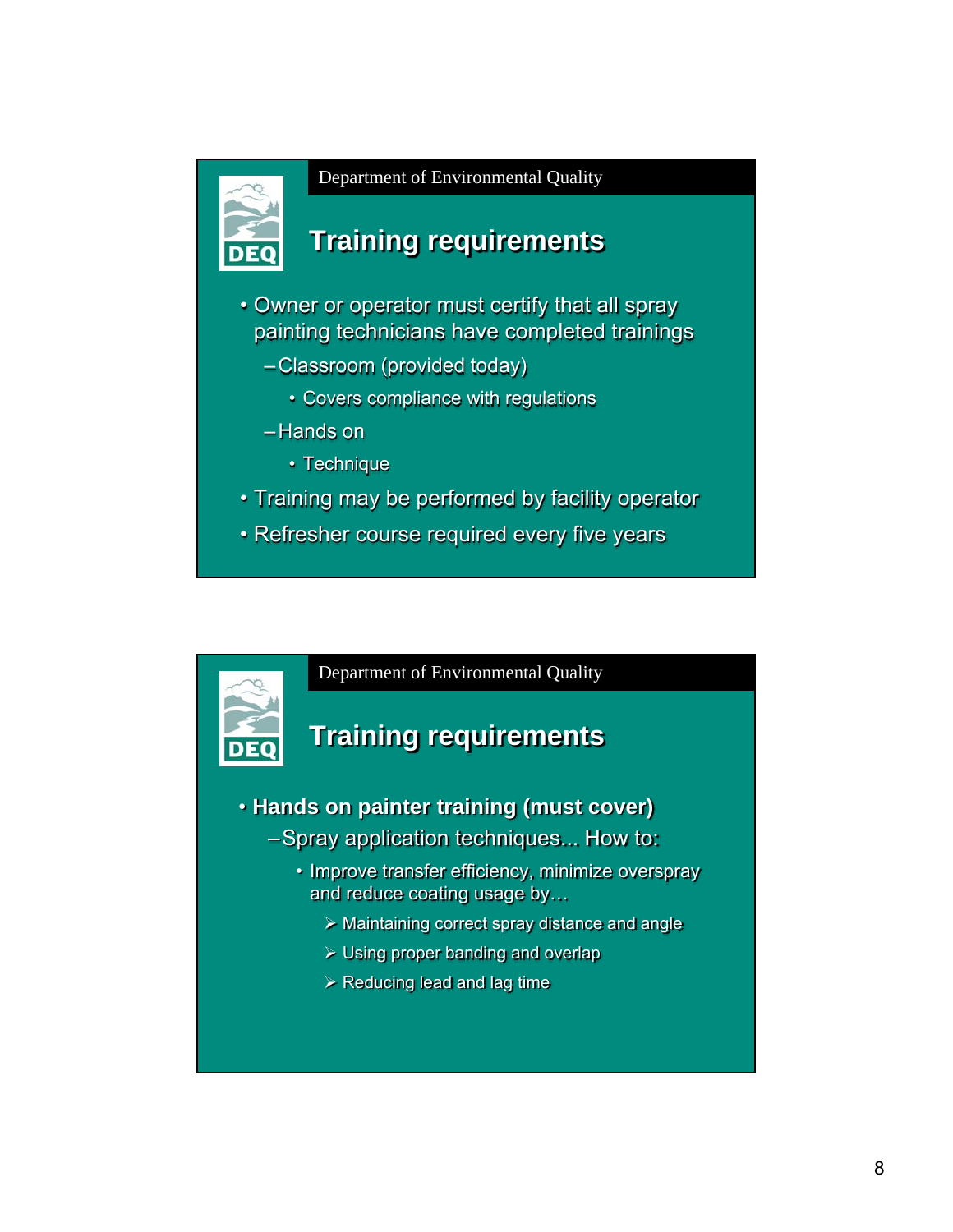

#### **Training requirements**

• **Hands on painter training (must cover)**

- –Spray equipment…How to:
	- Set up and perform routine maintenance of spray booth and filters. Consider a schedule.
	- Spray gun equipment selection, set up and operation
		- $\triangleright$  Selecting proper fluid tip or nozzle
		- $\triangleright$  Proper spray pattern
		- $\triangleright$  Proper air pressure and volume
		- $\triangleright$  Proper fluid delivery rate
		- $\triangleright$  Measurement of coating viscosity

# Department of Environmental Quality **Reporting All affected sources** • Initial Notification • Notification of Compliance Status • Annual Notification of Changes **Paint strippers using > 1 ton MeCl per year** • Certify implementation of MeCl minimization plan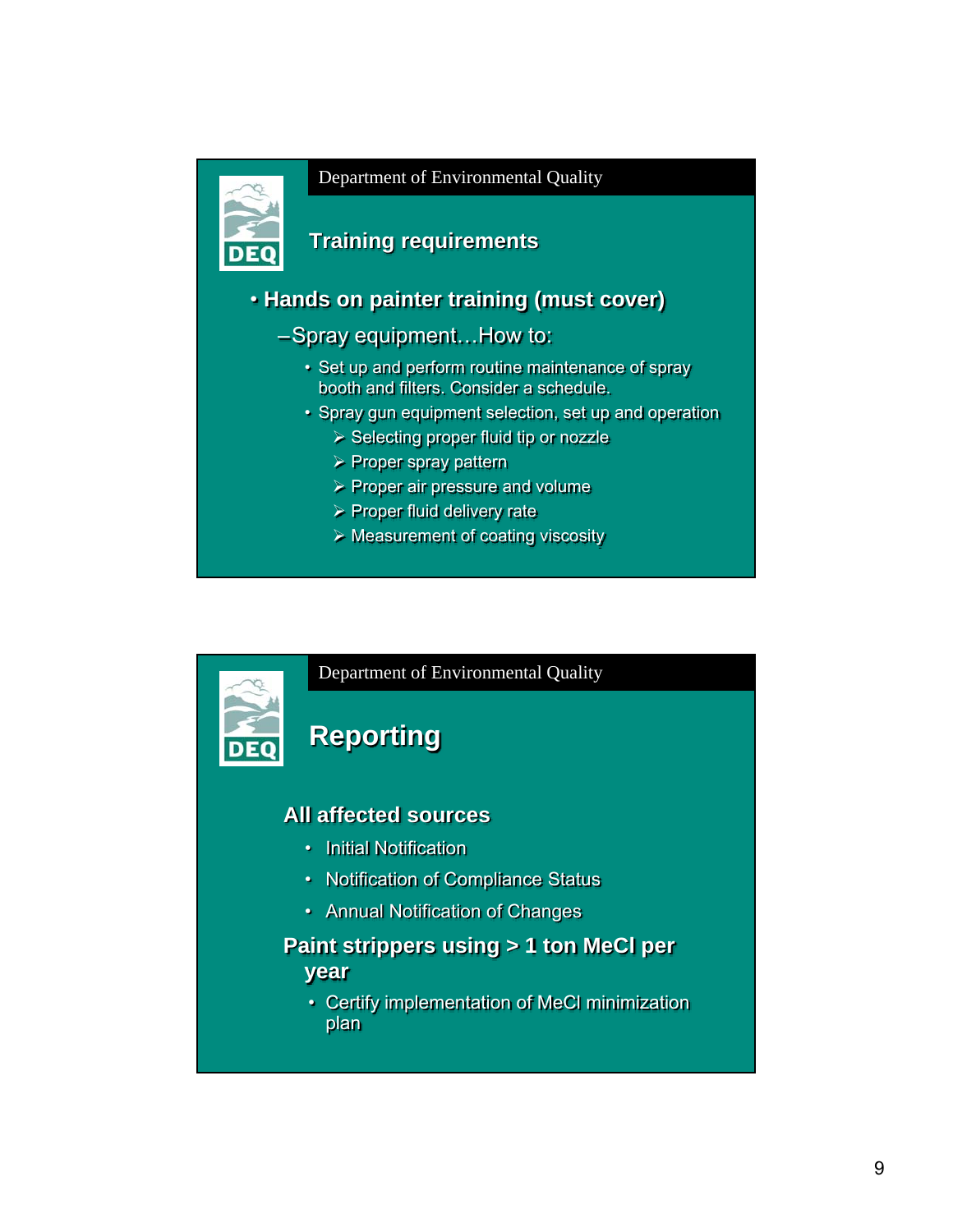

# **Record keeping**

#### **All affected sources**

- Copies of notifications and reports submitted to EPA and DEQ
- Records of deviations from requirements in the rule
- Keep records for five years

Department of Environmental Quality

# **Record keeping**

### **Paint stripping**

- Records of paint strippers containing MeCl, including the MeCl content sufficient to verify annual usage
- Minimization plan (for sources using > 1 ton/yr MeCl)
	- Keep plan on site
	- Annual review and updates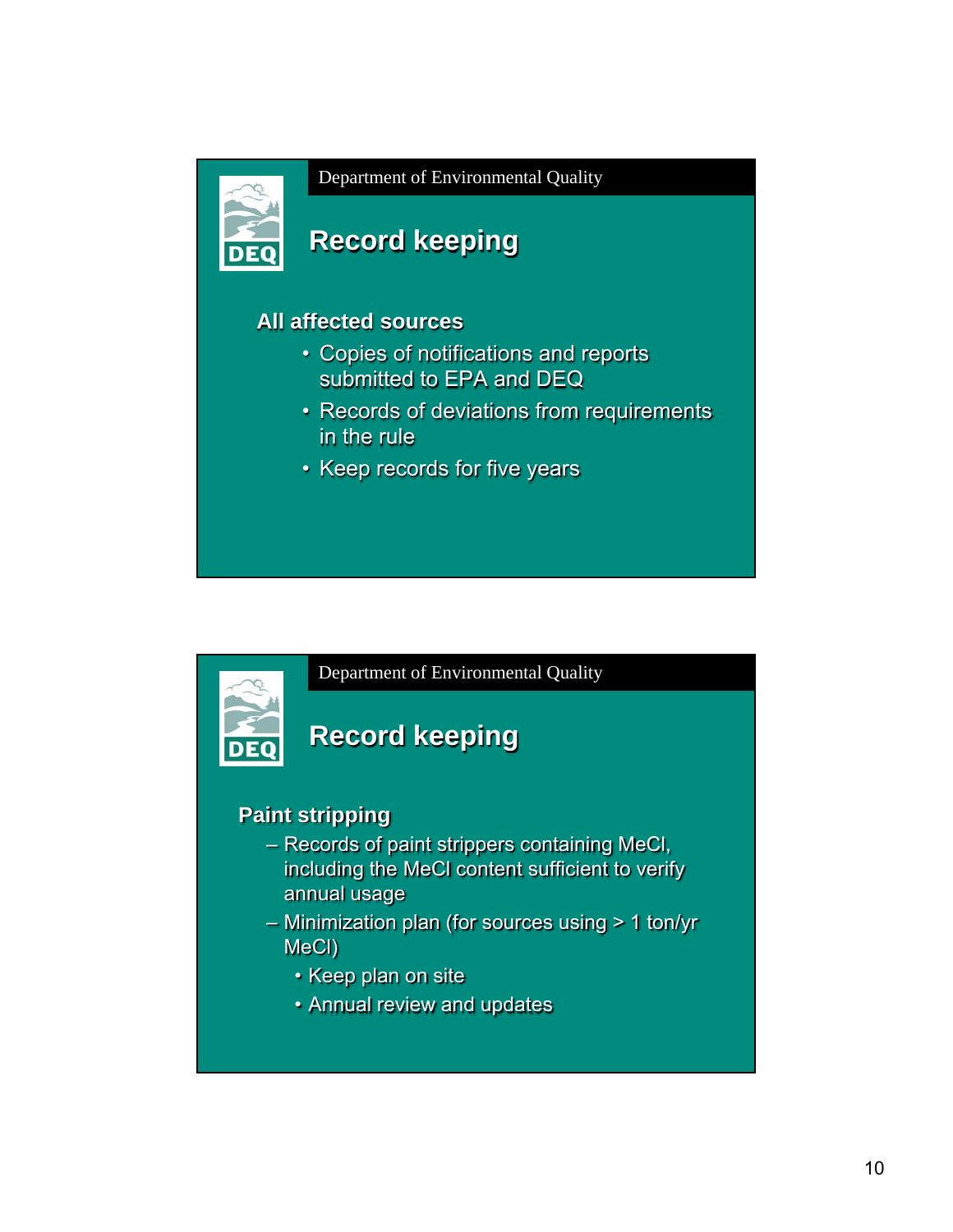

**DEC** 

#### Department of Environmental Quality

# **Record keeping**

#### **Surface coating**

- Filter efficiency documentation (98%)
- Documentation of equivalent transfer efficiency
	- (for guns not listed as acceptable technology)
		- Manufacturer information
		- Equivalency determination from DEQ
- Certification of painter training (description of methods to document and certify completion of training)
	- List of personnel requiring training
	- List of personnel completing training
	- Where completed and who conducted training
	- Elements covered
	- Copy of completed quiz

| Department of Environmental Quality |
|-------------------------------------|
|                                     |

### **Compliance deadlines**

| Requirement                                 | <b>Existing source</b><br>Operating on or before<br>Sept. 17, 2007               | New or reconstructed source<br>Commenced construction<br>after Sept. 17, 2007 |
|---------------------------------------------|----------------------------------------------------------------------------------|-------------------------------------------------------------------------------|
| Comply with rule                            | <b>January 10, 2011</b>                                                          | January 9, 2008 or date of<br>initial start up                                |
| Complete painter<br>training                | 180 days after hiring or July<br>10, 2011<br>(whichever is later)                | 180 days after hiring or July<br>7,2008<br>(whichever is later)               |
| Initial Notification                        | <b>January 11, 2010</b>                                                          | 180 days after start up or<br><b>July 7, 2008</b><br>(whichever is later)     |
| Notification of<br><b>Compliance Status</b> | March 11, 2011                                                                   |                                                                               |
| <b>Annual Notification</b><br>of Changes    | March 1 <sup>st</sup> annually if previously reported information has<br>changed |                                                                               |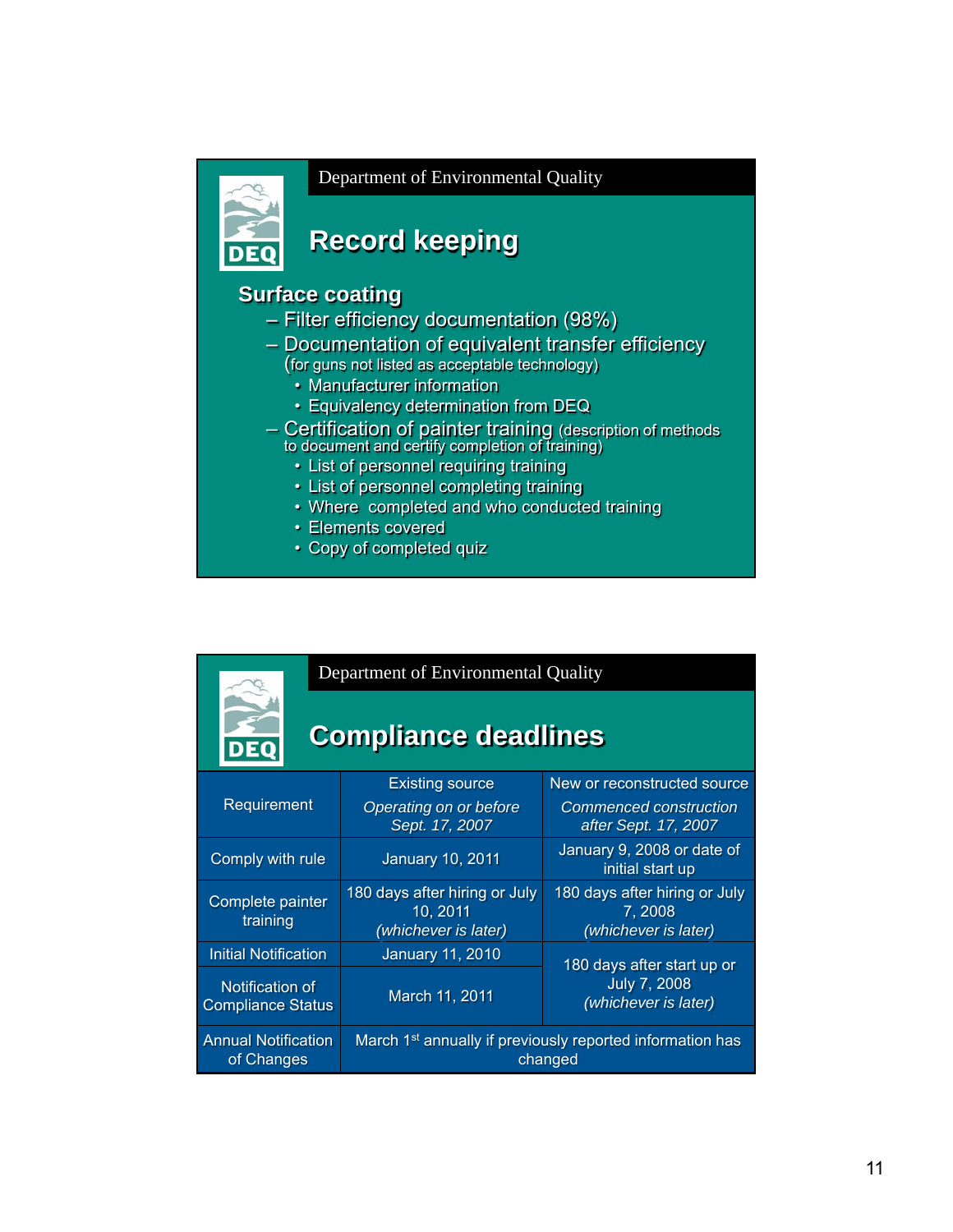

### **How will DEQ administer the requirements in Oregon?**

- Propose rulemaking
- Permitting program
- Ecological business (Eco-biz) registration as an alternative to permitting
- Assist businesses with the opt-out petition process
- Charge fees to fund the program
- Perform inspections, enforcement and technical assistance
	- Includes random audit inspections of businesses that claim exemption from the rule



- **Registration for Eco-biz certified shops**
- **Exemption and petition**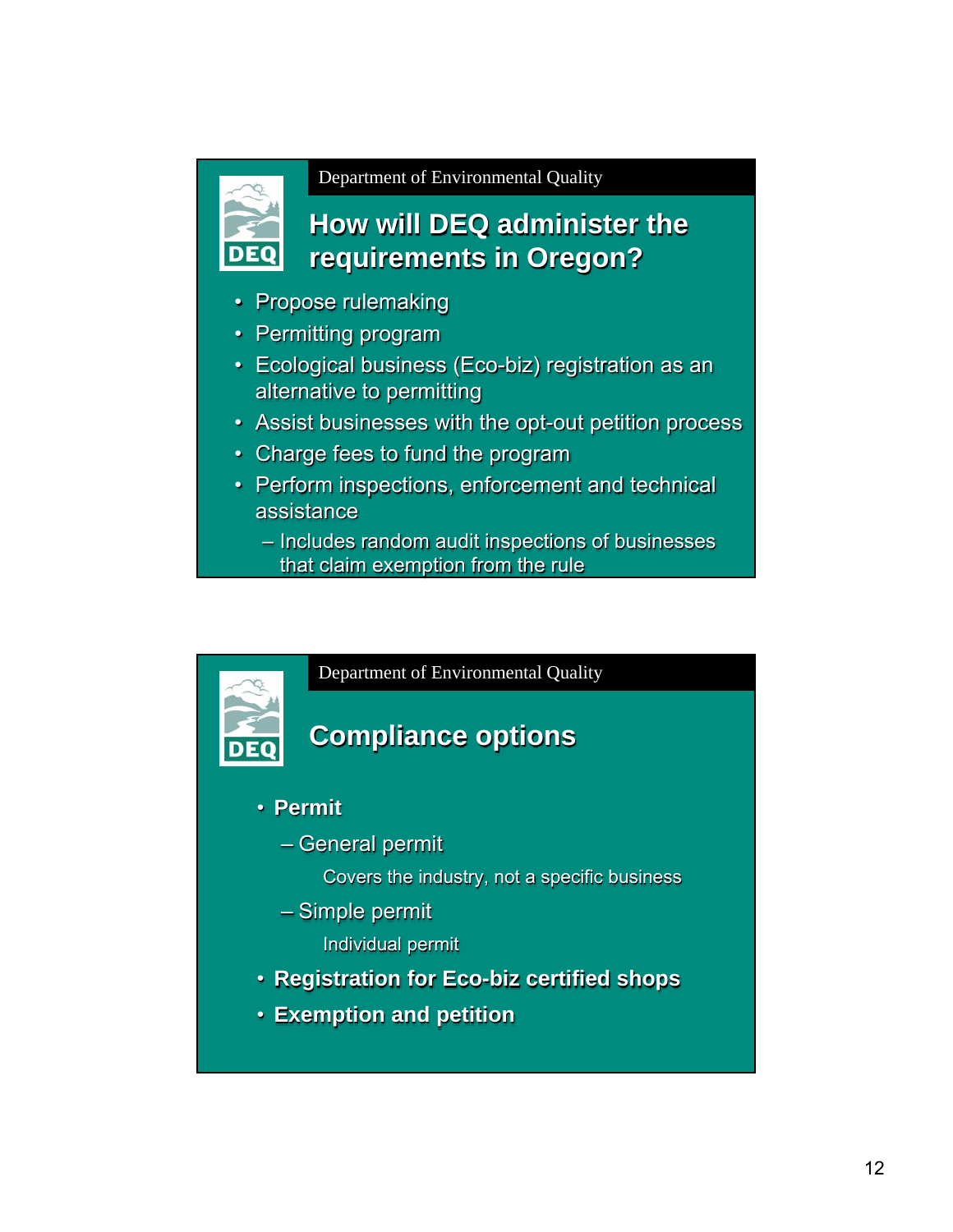

# **Permitting**

- **General Air Contaminant Discharge Permit (ACDP)**
	- Prescriptive compliance methods required
	- Mandatory DEQ inspections
	- Annual fee \$720
		- Lowest of General ACDPs for fee funded programs
- **Simple ACDP**

DI EO

- Chronic non-compliers
- Annual fee \$2,300

#### Department of Environmental Quality

### **Eco-biz registration**

- **Alternative to permitting**
	- Choose beyond-compliance options
	- Obtain environmental certification
	- Annual registration with DEQ
- Focus on technical assistance and practical compliance methods
	- With assistance from DEQ regional staff
- Annual fee \$240 (alternative to permit)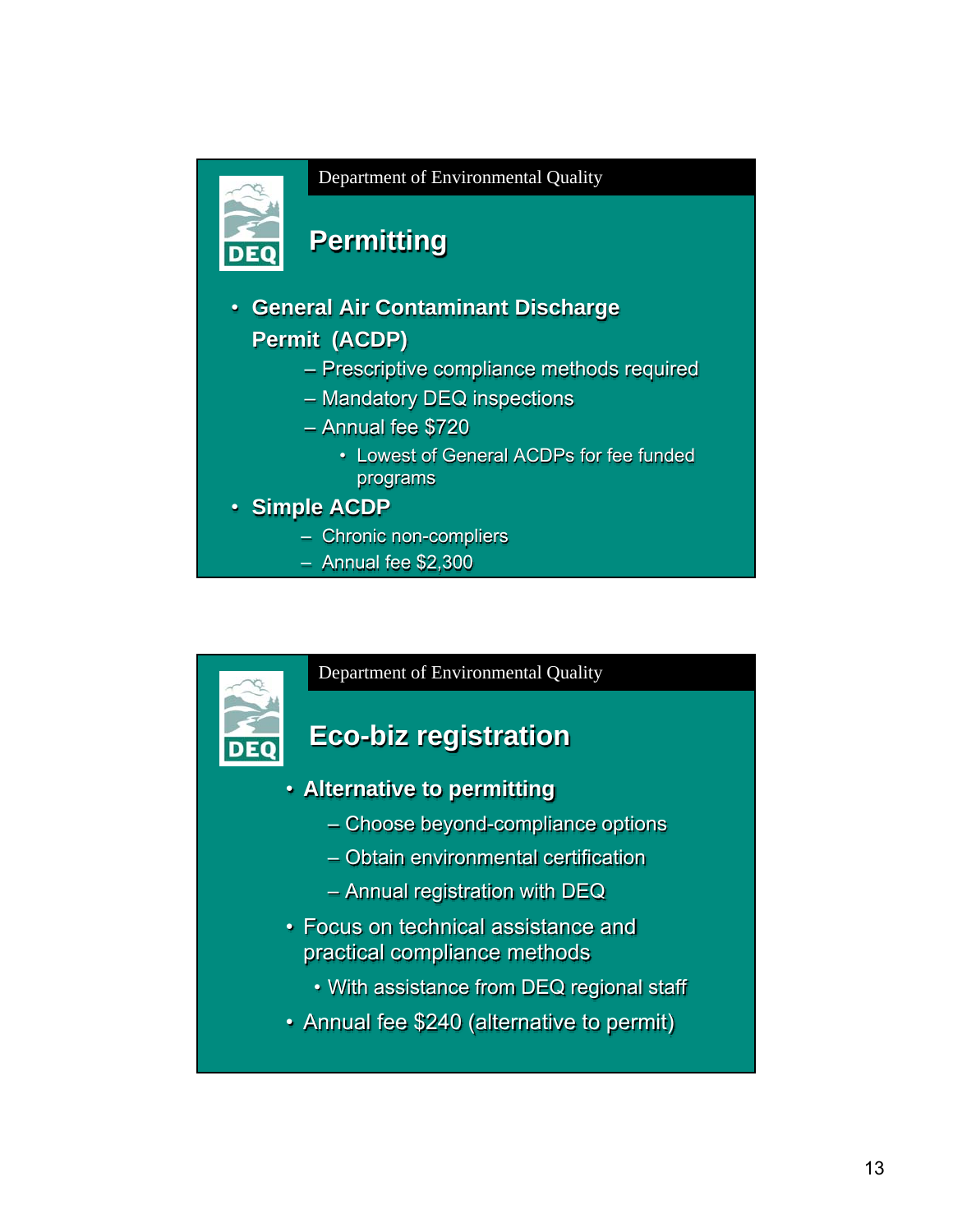

# **Petitioning for exemption**

#### • **Submit petition for DEQ review and approval**

- 1. Fill out petition form
- 2. Attach all applicable MSDSs
- 3. Attach statement from supplier, manufacturer or both ¾#3 above **is not** required for your petition to be approved
- **Approval of petition**
	- − Exempt from rule and requirements
	- − Keep documentation and approval on file
	- − If change to HAP coatings or petition not approved : must comply with all elements of rule

Department of Environmental Quality

### **DEQ Rulemaking proposal**

- Adopt in December 2009
	- Federal requirements into state law
	- Permit and registration requirements
	- Fees
- Public comment period
	- 7/15/09 to 8/26/09
- Public hearings

Bend (8/17), Medford (8/18), Portland (8/20)